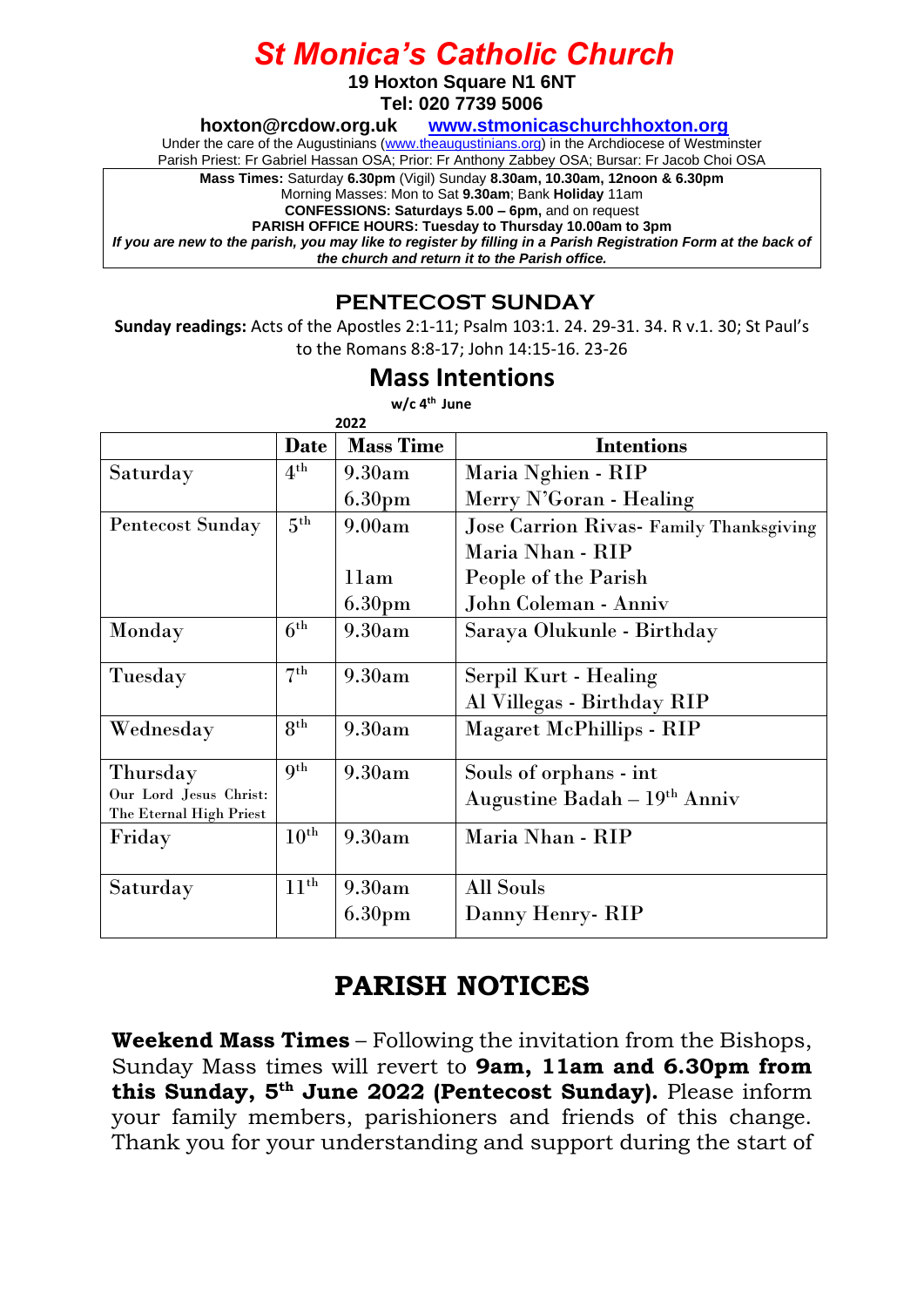the pandemic and to this moment when the pressing challenges of the pandemic have lessened significantly.

**Daily Morning Prayer** - to resume from Monday 6th June at 9.10am. All are welcome.

**The Most Holy Trinity** – is next Sunday  $12<sup>th</sup>$  June 2022

**Legion of Mary** – meets every Sunday after the 8.30am Mass in the back room of the church. New members are welcome.

**Ghanaian Association** – meets every first Sunday of the month in the Church. New members are welcome. For more information, please contact Mr. Sylvester on 07904006800.

**The Rosary is prayed daily** after Morning Masses, Monday to Saturday 10am, and on Sunday immediately after the 8.30am Mass.

**Parish Youth ministry (11-16 year-olds) –** meets every first Sunday of the month after the 12noon Mass in the church. Parents are encouraged to register their children.

**Sunday collection** - The contactless machine (Digital collection plate) is available at the back of the church. You can also donate online through the Parish website – [www.stmonicaschurchhoxton.org.](http://www.stmonicaschurchhoxton.org/) Thank you for your kind donations to the parish.

**Prayer Group for young adults+** - every Wednesday, 7.30pm – 9.30pm in the basement of the priory. The Shalom Catholic Community invites you to grow in the faith and meet new people as you build your spiritual life with Jesus. We meet weekly in the basement room of the priory. **Info:** 07432501250